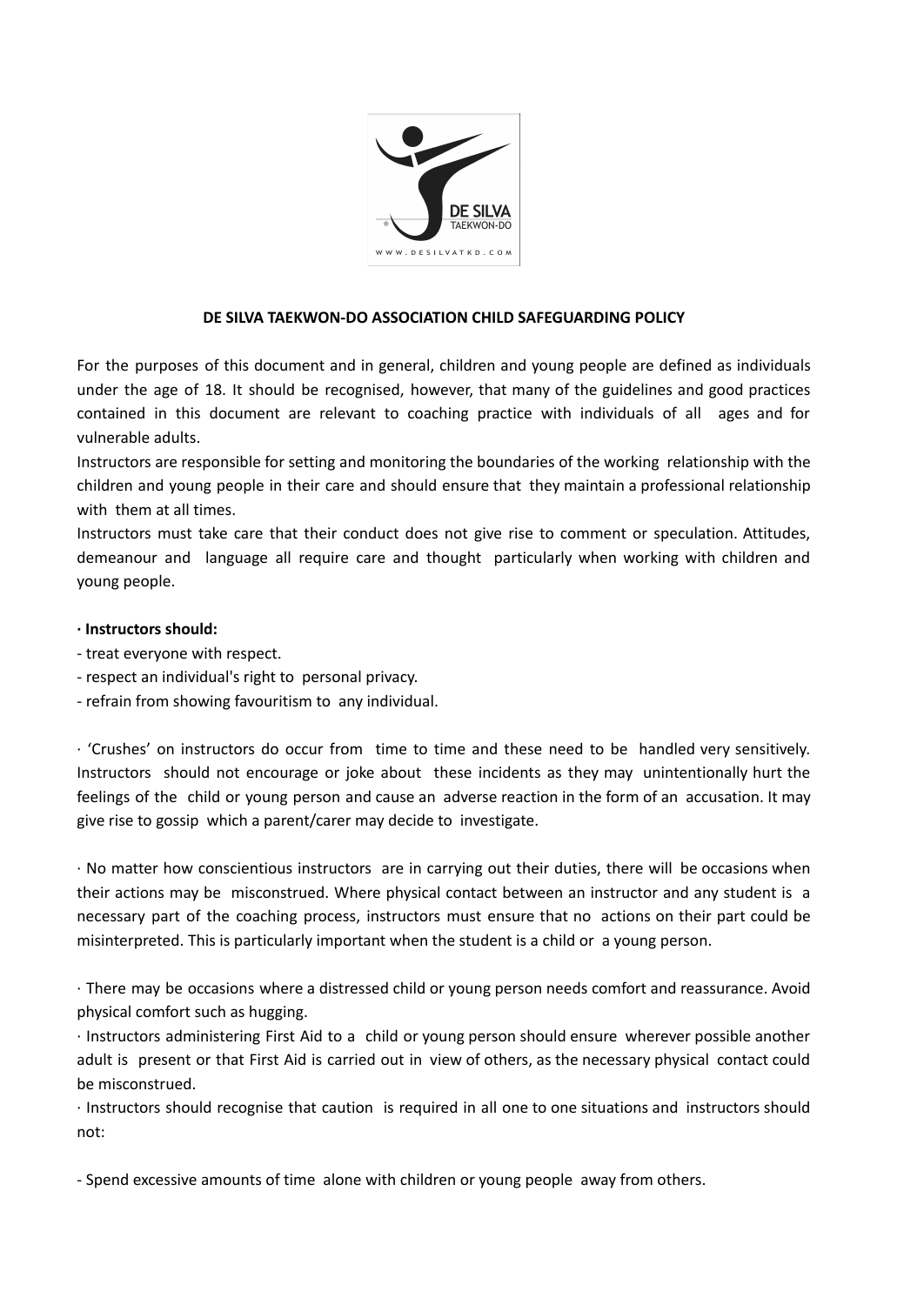- Take children or young people alone in a car on journeys, however short.
- Take children or young people to their home.

If emergency situations arise where these are unavoidable, try and ensure that they occur only with the full knowledge and consent of the child or young person's parent/carer.

### **∙ Instructors must never:**

- Engage in rough physical, sexually provocative games or horseplay.
- Allow or engage in inappropriate touching of any form.
- Make sexually suggestive comments to a child or young person, even in fun.
- Allow children or young people in their care to use inappropriate language unchallenged.
- Let any allegations a child or young person makes go unchallenged or unrecorded, always act.
- Do things of a personal nature that children can do themselves.

However, it may sometimes be necessary for instructors to do things of a personal nature for children or young people particularly if they are very young or disabled. These should only be carried out with the full knowledge and consent of their parents/carers in an emergency situation which requires this type of help.

· Whilst it is unlikely that as an instructor you will ever be involved in a reported incident of either bad practice or abuse, it is unwise to rely upon your "good name" to protect you or to believe "it could **never happen to me".**

#### **REPORTING INCIDENTS**

It is not up to the instructor to take responsibility or to decide whether or not child abuse is taking place. There is, however, a responsibility to protect children in order that appropriate agencies can then make inquiries and take any necessary action to protect the child.

The Children's Services Department of each local authority has a statutory duty under the Children Act 1989 to ensure the welfare of a child. When a child safeguarding referral is made, its staff has a legal responsibility to investigate. This may involve talking to the child and family and gathering information from other people who know the child. Inquiries may be carried out jointly with the Police.

#### **What to do if there are Concerns**

**1.** There is always a commitment to work in partnership with parents or carers where there are concerns about their children. Therefore, in most situations, it would be important to talk to parents or carers to help clarify any initial concerns. For example, if a child seems withdrawn, they may have experienced bereavement in the family. However, there are circumstances in which a child might be placed at even greater risk were such concerns to be shared, e.g. where a parent or carer may be responsible for the abuse or not able to respond to the situation appropriately.

**2.** Where such concerns exist, discuss them first with your child safeguarding officer before approaching the carer or parent. The safeguarding officers are Calvin Thomas and Alina Tiits. They can be contacted on 07593700510 or by email at office@desilvatkd.com.